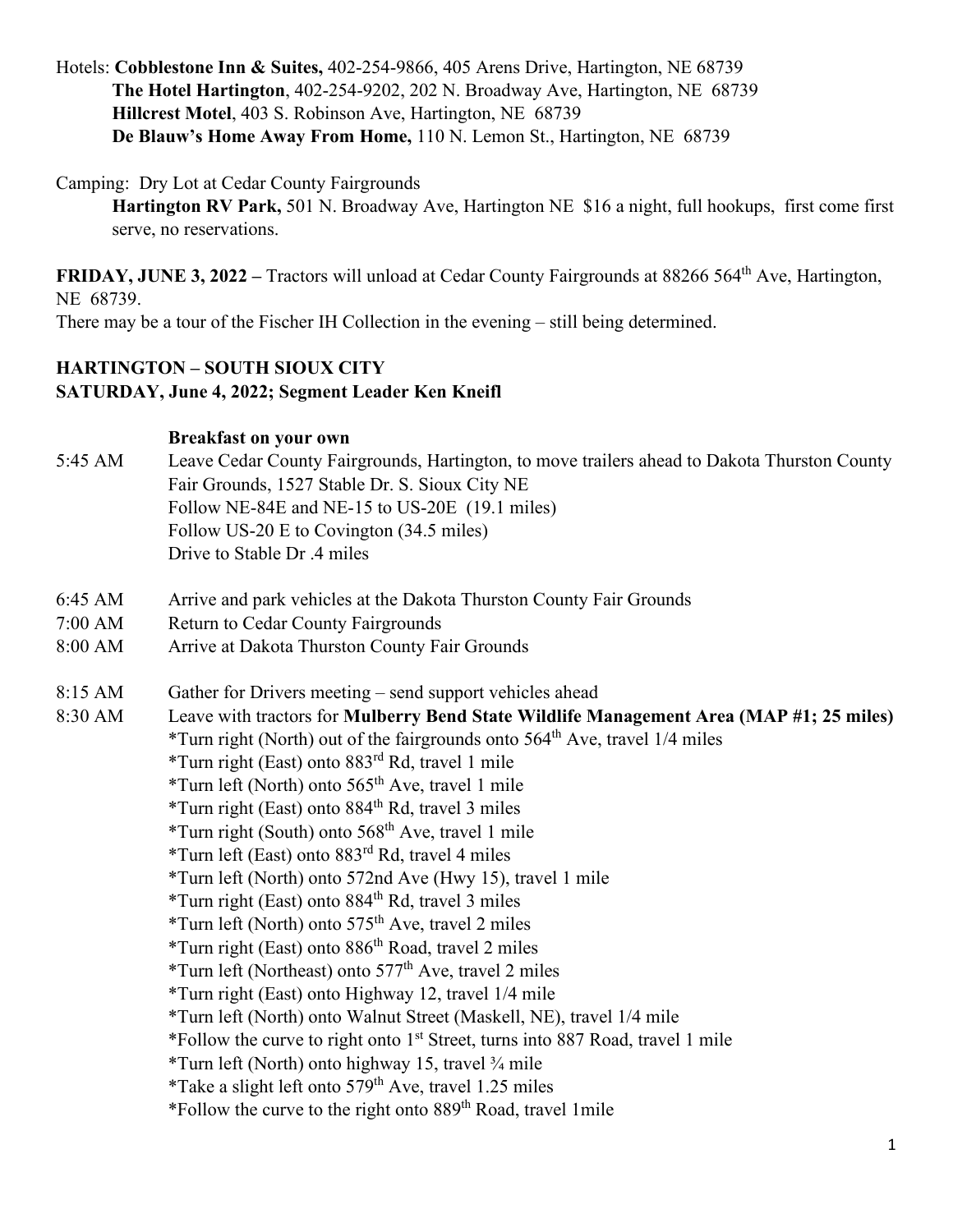| 10:30 AM | Arrive at Mulberry Bend State Wildlife Management Area for bathroom stop.                                                                                                                                                                                         |
|----------|-------------------------------------------------------------------------------------------------------------------------------------------------------------------------------------------------------------------------------------------------------------------|
| 10:40 AM | Leave Mulberry Bend State Wildlife Management Area for Historic Ionia Volcano &<br>Cemetery (MAP #2; 11 miles)<br>*Continue South then East on 889 <sup>th</sup> Rd, travel 2 miles<br>*Follow the curve to the right onto 582.5 Ave, travel 3 miles              |
|          | *Turn left (East) onto Highway 12, travel 1 mile                                                                                                                                                                                                                  |
|          | *Turn left (North) onto Martha Street in Newcastle, travel 2 blocks<br>*Follow curve right, then left, then right, then left (North) onto 584 <sup>th</sup> Ave, travel 2 miles<br>*Slight right (East) at the fork onto 887 <sup>th</sup> Road, travel 1.5 miles |
| 11:50 AM | Arrive at Historic Ionia Volcano & Cemetery                                                                                                                                                                                                                       |
|          | https://www.nps.gov/places/ionia-volcano.htm.                                                                                                                                                                                                                     |
| 12:10 PM | Depart for Casa De Paz, 58664 885 <sup>th</sup> Rd, Newcastle NE (3 miles)                                                                                                                                                                                        |
|          | *Continue East on 887 <sup>th</sup> Road, travel .5 miles.                                                                                                                                                                                                        |
|          | *Follow curve right (South) onto 586 <sup>th</sup> Rd, travel 2 miles                                                                                                                                                                                             |
| 12:20 PM | Arrive at Casa De Paz for lunch                                                                                                                                                                                                                                   |
|          | Box lunch - details still being worked out. \$8-\$10                                                                                                                                                                                                              |
| 1:45 PM  | Depart for C&C Country Store along NE 12, Ponca Nebraska (MAP #2, 12 miles)<br>*Continue South on 586 <sup>th</sup> Road for .5 miles                                                                                                                             |
|          | *Turn left (East) onto 885 <sup>th</sup> Road, turns into 884.5 Road, travel 3.5 miles, following curves.<br>*At fork, slight right (South) onto Highland Road, travel 3 miles                                                                                    |
|          | *Follow curves past Ponca State Park, Highland Oaks golf course.<br>*Turn right (South) onto Highway 26E, travel 2 miles to Ponca, turns into Union Street.                                                                                                       |
|          | *Turn right (West) onto 3 <sup>rd</sup> Street, travel 1 block.                                                                                                                                                                                                   |
|          | *Turn left (South) onto Nebraska street, travel 2 blocks.                                                                                                                                                                                                         |
|          | *Turn left (Southeast) onto Highway 12, travel 1/4 mile.                                                                                                                                                                                                          |
| 2:45 PM  | Arrive at C&C Country Store along Hwy 12 for bathroom break                                                                                                                                                                                                       |
| 3:15 PM  | Depart for Hope Lutheran Church parking lot S. Sioux City (MAP 3; 22 miles)                                                                                                                                                                                       |
|          | *Turn left (East) onto 878 Road, travel 1.5 miles                                                                                                                                                                                                                 |
|          | *At fork in road, keep right onto 593 <sup>rd</sup> Ave, travel 3 miles, turns into Quincy Rd in Dakota<br>County.                                                                                                                                                |
|          | *Turn left (East) onto 110 <sup>th</sup> Street, travel 1/4 mile.                                                                                                                                                                                                 |
|          | *Turn right (South) onto Q Ave, travel 1/4 mile.                                                                                                                                                                                                                  |
|          | *Turn left (East) onto 112 <sup>th</sup> Street, travel 1/2 mile.                                                                                                                                                                                                 |
|          | *Turn right (South) onto Park Ave, travel 1 mile.                                                                                                                                                                                                                 |
|          | *Turn left (Southeast) onto Highway 12, travel 1.25 miles.                                                                                                                                                                                                        |
|          | *Turn left (East) onto Moody Road, Travel 2 miles.                                                                                                                                                                                                                |
|          | *At fork in road keep left to stay on Moody Road, travel 2 miles.<br>*Turn left (North) onto L Ave, travel 1/4 mile.                                                                                                                                              |
|          |                                                                                                                                                                                                                                                                   |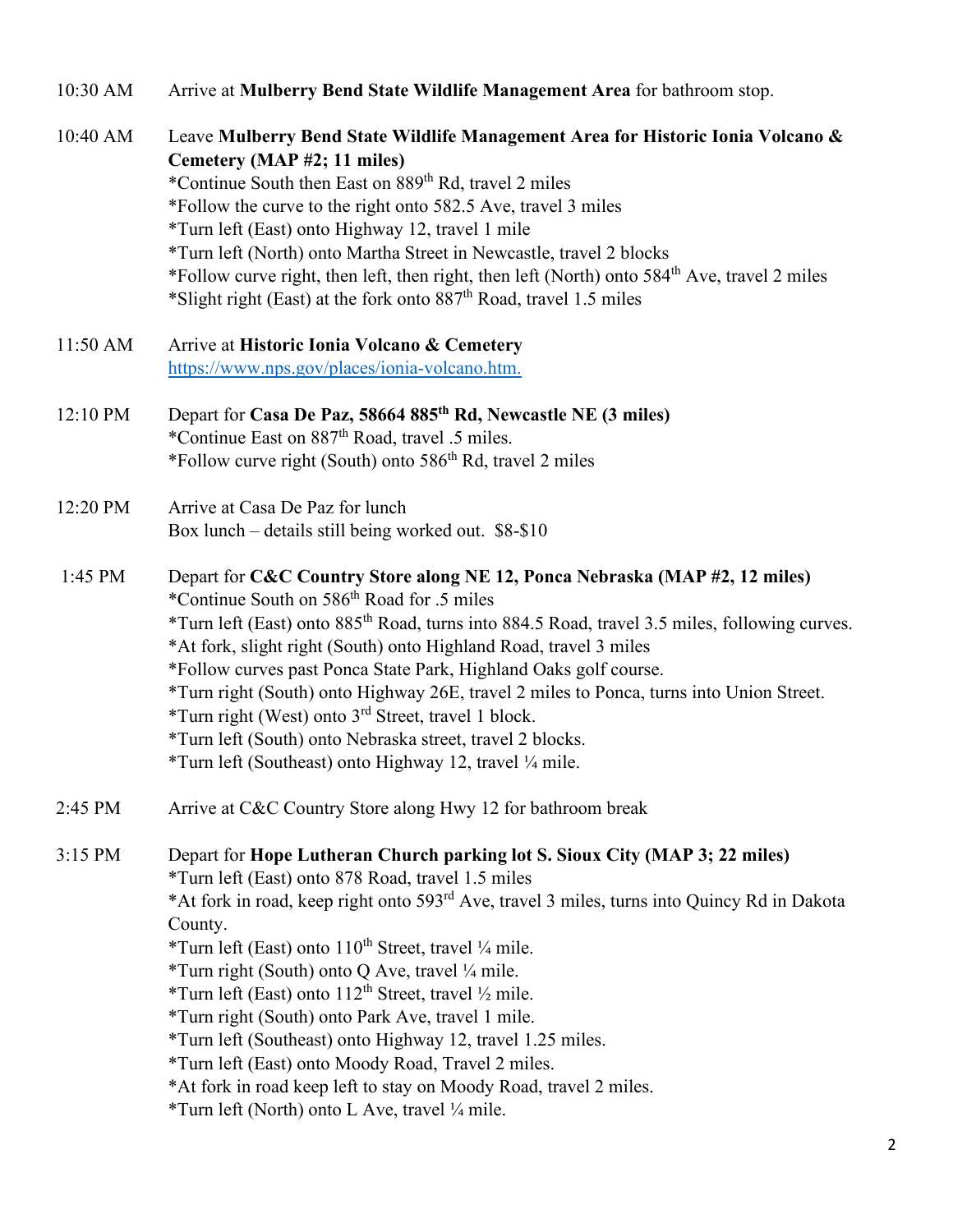|         | *Turn right (East) onto 137 <sup>th</sup> Street, travel 2.5 miles.                                        |
|---------|------------------------------------------------------------------------------------------------------------|
|         | *Turn right (South) onto Hudson Road, travel 3/4 miles.                                                    |
|         | *Turn left (East) onto 143rd Street, travel 1 mile.                                                        |
|         | *Turn left (North) onto G Ave, travel 1/4 mile.                                                            |
|         | *Follow curve to right (East) onto 142 <sup>nd</sup> Street, travel 3 miles.                               |
|         | <b>MAP#4</b>                                                                                               |
|         | *Turn left (Northeast) onto Old Highway 20, travel 1 mile, turns into W. 29 <sup>th</sup> St               |
|         | *At stop light proceed straight crossing Hwy 75/77, travel 4 blocks.                                       |
|         | *Right after crossing railroad tracks, turn left (North) onto 4 <sup>th</sup> Ave, travel 8 blks           |
|         | *Turn right (East) onto 21 <sup>st</sup> Street, travel two blocks                                         |
|         | *Turn left (North) onto 2 <sup>nd</sup> Ave, travel two blocks                                             |
|         | *Turn right (East) on 21 <sup>st</sup> Street, travel 6 blocks                                             |
|         | *Turn left (North) onto 2 <sup>nd</sup> Ave, travel 2 blocks                                               |
| 5:30 PM | Arrive at Hope Lutheran Church parking lot on $2nd$ Ave & 19 <sup>th</sup> Street                          |
|         | Walk to Sioux City American Legion Post 307, 109 E. 19th St, S. Sioux City                                 |
| 6:00 PM | Supper at American Legion Post 307 – meal cost yet to be finalized.                                        |
| 7:00 PM | Depart for Dakota/Thurston County Fairgrounds, 1547 Stable Dr. S. Sioux City                               |
|         | *Head South on 2 <sup>nd</sup> Ave for 2 blocks                                                            |
|         | *Turn right (West) onto 21 <sup>st</sup> Street and travel 2 blocks                                        |
|         | *Turn left (South) onto 4 <sup>th</sup> Avenue and travel 11 blocks                                        |
|         | *At 29 <sup>th</sup> St turn right to cross the railroad tracks and then an immediate left onto Roundhouse |
|         | Road.                                                                                                      |
|         | *Travel South on Roundhouse Road about 1 mile crossing 39 <sup>th</sup> Street where the street turns into |
|         | <b>Atokad Drive</b>                                                                                        |
|         | *Turn right (West) to stay on Atokad Drive, follow curve South, turns into Stable Dr.                      |
|         | *Mandatory Fuel Stop at Pony Express Station, 1501 Stable Dr.                                              |
|         | *Turn right (South) onto Stable Drive, road curves east, enter east gate to Dakota Thursday                |
|         | County Fair Grounds and campground to park tractors for the night.                                         |

# **END OF FIRST DAY**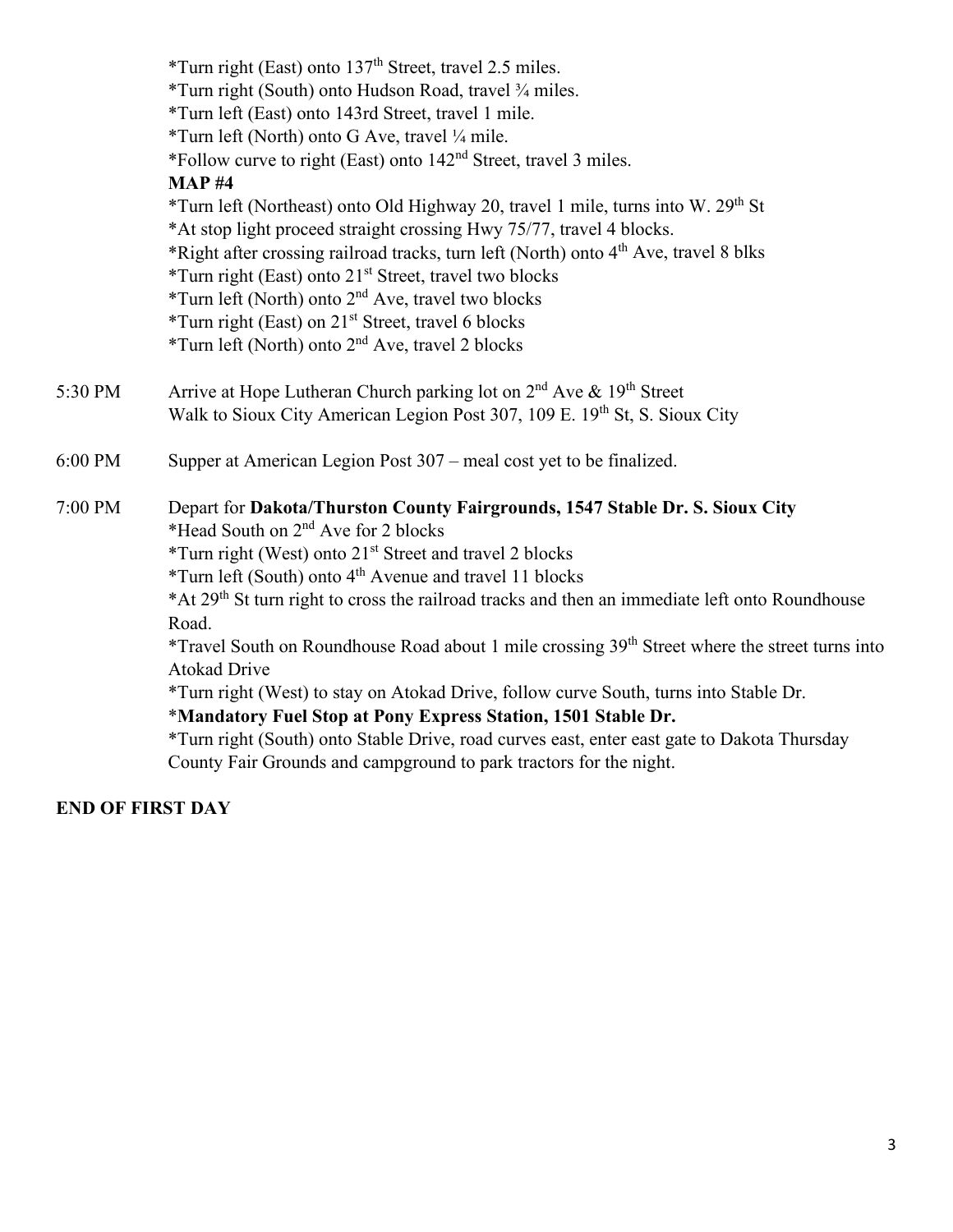#### Hotels: **Cottonwood Inn and Conference Center**, 1405 1st Ave, South Sioux City, NE 68776.

(402) 494-4114, \$65 a night (\$55 for CDL license holders, AAA, etc.) plus taxes. 60 smoke free rooms. 2 miles from Fairgrounds

**Super 8 by Wyndham Sioux City South,** 2530 Singing Hills Blvd, Sioux City, Iowa 51111, 712-522-4573. 5 miles from Fairgrounds, \$71 a night

**New Victorian Inn & Suites in Sioux City, IA**, 3101 Singing Hills Blvd.

Sioux City, IA 51106. (712) 233–2302. 5 miles from Fairgrounds, \$125 a night.

Camping: \$20 a night, Dakota-Thurston County Fairgrounds, 50amp and 30 amp electric

sites, Water hydrants in area, Flush toilets and showers are available Sunday all day and Monday Morning. A wedding reception Saturday Evening prevents TRAN campers from using restrooms and showers in the event building Saturday Evening. Porta Potty available and convenience store nearby to cover Saturday evening. Pay for camping when you get there, no need for reservations, we have it reserved for TRAN.

#### **SOUTH SIOUX CITY**

#### **SUNDAY, June 5, 2022; Segment Leaders Barry Denning and Scotty Andreasen, MAP #5 & 6, 37.3 miles**

| 8:15 AM  | Depart Fairgrounds to Siouxland Freedom Park 4.1 miles                                                                   |
|----------|--------------------------------------------------------------------------------------------------------------------------|
|          | *Turn left (North) on Gateway Drive, travel about 1/2 mile turning right then left to stay on Gateway                    |
|          | Drive.                                                                                                                   |
|          | *Turn right (East) onto Atokad Drive, road curves to the north, Travel about 9 blocks.                                   |
|          | *Turn right (East) onto 39 <sup>th</sup> Street. Cross Dakota Ave and G Avenue continuing straight.                      |
|          | *Road curves north and turns into Veterans Drive, travel for 3 miles.                                                    |
|          | *At Foundry Road turn left and then right into the Siouxland Freedom Park, parking lot.                                  |
|          |                                                                                                                          |
| 9:15 AM  | Tractor Church Service at Freedom Park weather permitting.                                                               |
|          | *Catholic mass available at 9:00 am nearby at St. Michaels 1405 1 <sup>st</sup> Avenue South Sioux City,                 |
|          | *Tour Freedom Park before and after tractor church services                                                              |
| 10:15 AM | Take group picture.                                                                                                      |
|          |                                                                                                                          |
| 10:30 AM | Depart for Dakota City American Legion Post 376, 117 S. 21 <sup>st</sup> St., Dakota City, for Brunch 5.9 miles          |
|          | *Exit Freedom Park, parking lot & turn left then Right (South) on Veterans Drive, travel 2 miles.                        |
|          | *Road curves west, Turn left (South) at G Avenue. Turns into C Ave & then into N 6 <sup>th</sup> Street at the edge      |
|          | of Dakota City, travel 2.1 miles.                                                                                        |
|          | *Turn right (West) at Cedar Street, travel 2 blocks.                                                                     |
|          | *Turn left (South) at N 8 <sup>th</sup> Street, travel 2 blocks. Curves to the west and turns into Locust Street, travel |
|          | 5 blocks.                                                                                                                |
|          | *Turn left (South) at N 13 <sup>th</sup> Street, travel 4 blocks.                                                        |
|          | *Turn right (West) on Hickory Street, travel 2 blocks.                                                                   |
|          | *Turn left (South) on S 15 <sup>th</sup> Street, park tractors on 15 <sup>th</sup> street                                |
| 11:00 AM | Arrive to tour the oldest wood frame church in Nebraska still in existence.                                              |
| 11:20 AM | Depart for American Legion Post 376, Dakota City                                                                         |
|          | *Turn right (West) on Elm Street, travel 7 blocks.                                                                       |
|          | *Turn right (North) on S 21 <sup>st</sup> Street, travel 2 blocks to American Legion.                                    |
| 11:30 AM | Arrive at American Legion for Brunch (biscuits and sausage gravy and other items), meal cost yet to be                   |
|          | determined.                                                                                                              |
|          |                                                                                                                          |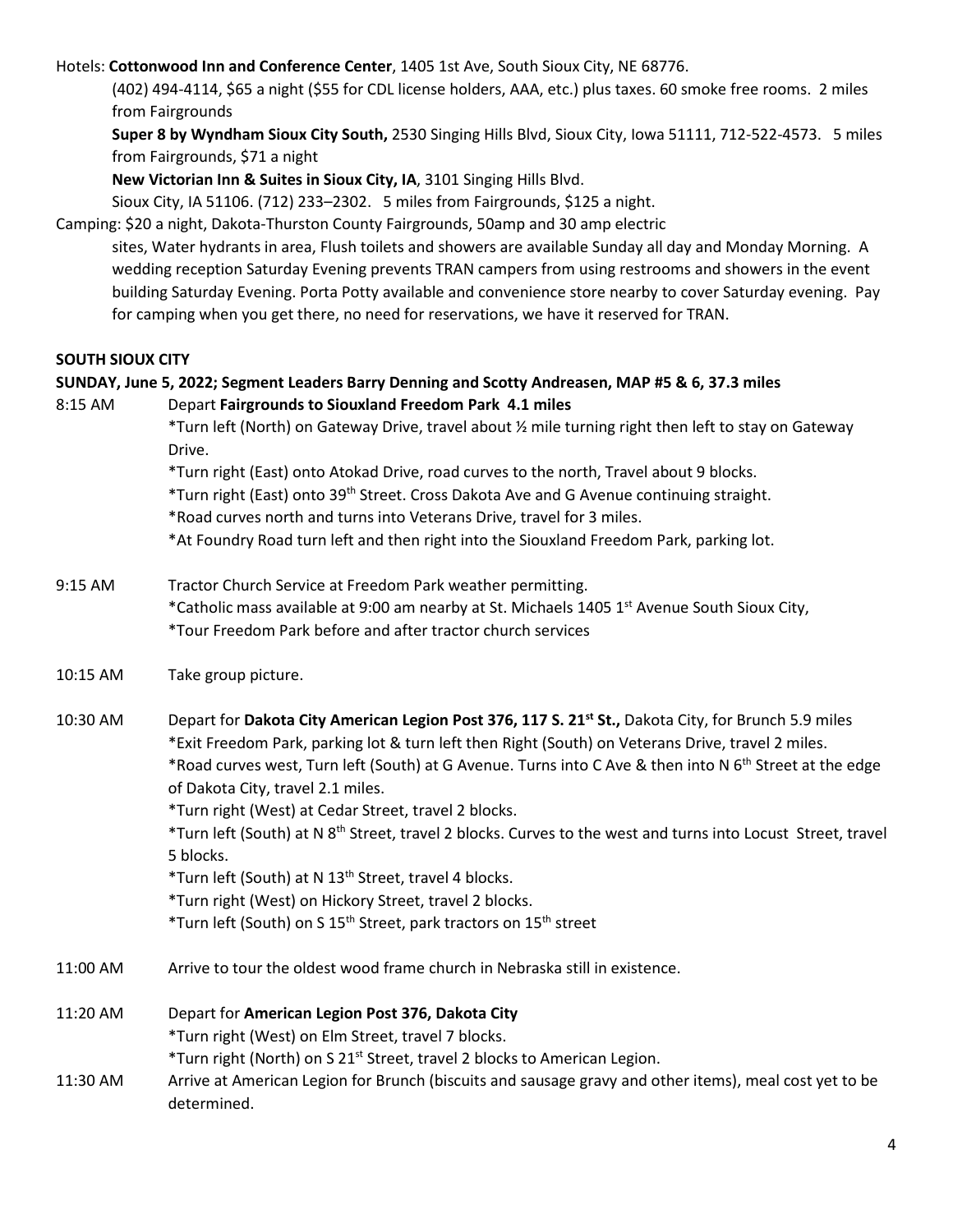| 12:30 PM | Depart for Dakota County Historical Museum of Machinery, O'Conner House & Combs School, 2470           |
|----------|--------------------------------------------------------------------------------------------------------|
|          | Blyburg Rd, MAP #6; 12 miles.                                                                          |
|          | *Turn left (North) on S 21 <sup>st</sup> Street, travel 1 block.                                       |
|          | *Turn left (West) on Broadway Street, proceed straight through 4 way stop sign crossing highway 75/77, |
|          | travel 3 miles on Highway 35.                                                                          |
|          | *Turn left (South) on G Avenue, travel 5 miles.                                                        |
|          | *Turn right (West) on 225 <sup>th</sup> Street, travel 0.5 miles.                                      |
|          | *Turn left (South) on S Bluff Road, travel 1.0 miles.                                                  |
|          | *Turn right (West) on Nebraska Street, travel 3 blocks.                                                |
|          | *Turn left (South) on N 3rd Street, travel 6 blocks.                                                   |
|          | *Turn left (East) on John Street, (main street Homer) travel 3.5 blocks.                               |
|          | *Turn left (North) onto highway 77/75, travel 1 block.                                                 |
|          | *Turn right (East) on Byberg Road, travel 2 miles.                                                     |
|          |                                                                                                        |
| 1:30 PM  | Arrive at Dakota County Historical Museum of Machinery, O'Conner House & Combs School.                 |
| 2:30 PM  | Depart for Dakota Thurston County Fairgrounds, MAP #6, 17 miles                                        |
|          | *Head right (East) on Blyburg road, travel 1.5 miles.                                                  |
|          | *Turn left (North) on Elma Road, travel 4 miles.                                                       |
|          | *Turn left (West) on 210 <sup>th</sup> Street, travel 0.5 miles.                                       |
|          | *Turn right (North) on highway 77/75, travel 4 miles.                                                  |
|          | *Turn right (East) on Broadway Street, travel 34 of a mile.                                            |
|          | *Follow the curve left now heading north on N 14 <sup>th</sup> Street, travel 0.5 mile.                |
|          | *Turn right (East) on Pine Street, travel 8 blocks or about 0.5 miles.                                 |
|          | *Turn left (North) on N 6 <sup>th</sup> Street, turns into C Avenue and then G Street, travel 3 miles. |
|          |                                                                                                        |
| 3:45 PM  | *Drive through Continental Springs retirement community parking lot.                                   |
|          | *Continue North on G Street for 1 block.                                                               |
|          | *Turn left (West) on E 31 <sup>st</sup> Street, travel 6 blocks.                                       |
|          | *Turn left (South) on Dakota Avenue, travel 4 blocks.                                                  |
| 3:50 PM  | *Drive through Azria Health Regency Square parking lot.                                                |
|          |                                                                                                        |
|          | *Continue South on Dakota Avenue, traveling about 0.5 miles.                                           |
|          | *Turn right (West) on W 39 <sup>th</sup> Street, travel 3 blocks.                                      |
|          | *Turn left (South) on Atokad Drive, road curves west, then south, travel 1.5 miles.                    |
| 4:15 PM  | *Mandatory Fuel up at Pony Express Station 1501 Stable Drive, S. Sioux City                            |
|          | *Turn left (South) onto Stable Drive, road curves East, enter East gate to fairground campgrounds to   |
|          | park tractors for the night, 0.5 miles.                                                                |
| 4:30pm   | Arrive at Dakota Thurston County Fairgrounds                                                           |
| 6:00 PM  | Picnic supper and time of fellowship at Nebraskaland (Moormeier's) trailer at fairgrounds.             |
|          | Brats, chips, pasta salad, cookies, ice cream provided by NAFA/Steiner Tractor Parts. Bring your own   |
|          | chair and beverage if you want something other than water.                                             |
|          | Silent movies shown on the side of Nebraskaland trailer at Dusk. END OF DAY 2                          |
|          |                                                                                                        |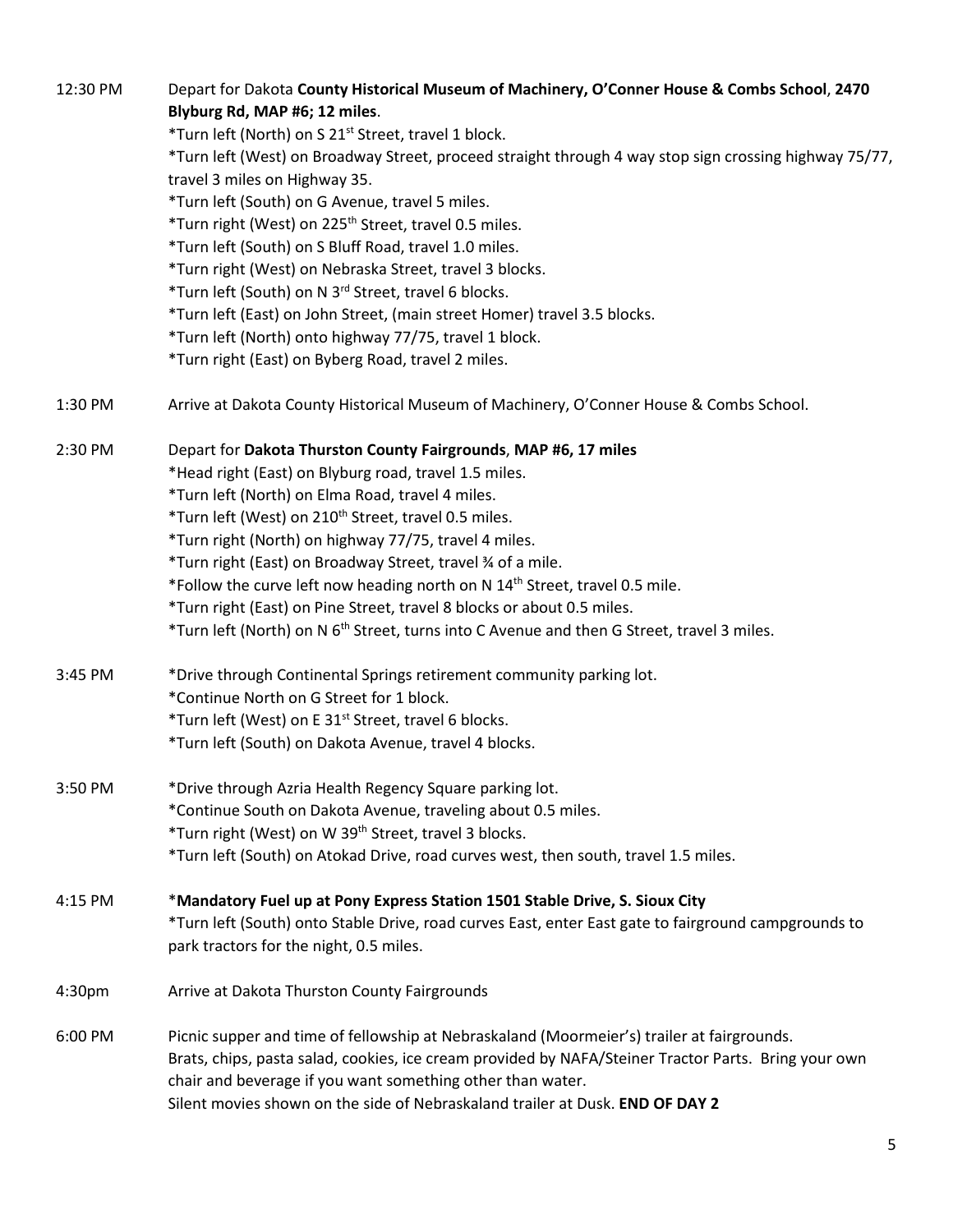Wayne – Hotels: **Cobblestone Hotels & Suites**, 505 Tomar Drive, Wayne Nebraska 684787; 402-833-1300. \$90 a night and up. 45 rooms

**Super 8 by Wyndham**, 610 Tomar Drive, Wayne Nebraska 68787; 402-375-4898, \$60 a night, 40 rooms **KD Inn,** 311 E 7th Street, Wayne, Nebraska 68787; 402-375-4220

Camping at the Wayne County Fair Grounds, 301 Pheasant Run, Wayne, Nebraska 68787; 402-375-5531

Alternate wet/rain route is highlighted in gray Locations that need flaggers are highlighted in yellow

#### **S. SIOUX CITY TO WAYNE NEBRASKA**

### **MONDAY, JUNE 6, 2022 – Segment Leader Ron Moormeier – MAP 7&8, Total of 45 miles**

#### **Monday June 6th 2022 – Breakfast on your own**

- 6:00 AM Depart to move trailers ahead to Wayne
- Head west on Stable Dr, continue onto Atokad Dr., turn left toward US-75S/US-77S, continue straight and turn left onto US-75 S/US-77 S travel 1.7 miles; turn right onto NE-35 W travel 26.7 miles, turn left to stay on NE-35W travel 3.9 miles; turn right to stay on NE-35W travel 9 miles, turn left onto 575 Ave/Pheasant Run – arrive at destination. Total 42 miles
- 6:45 AM Arrive and park vehicles at the Wayne County Fairgrounds
- 7:15 AM Return to Dakota Thurston County Fair Grounds
- 8:00 AM Arrive at Dakota Thurston County Fair Grounds
- 8:15 AM Gather for Drivers meeting send support vehicles ahead.
- 8:30 AM Depart for **Tim Heikes Collection, 2031 G Ave, Dakota City. 7.5 miles**  *If it is wet or raining, we would stay on Hwy 35 to G Avenue and take it all the way to Heikes.*  \*Leave Dakota Thurston County Fair Grounds – head west on Stable Drive, turns into Atokad Dr. .2miles \*Turn left (West) toward US-75 S/US-77 S \*Turn left (South) **onto** US 75 S/US 77 S – This is a 4 lane highway, please move into the right lane as soon as possible – travel 1.7 miles Will need flaggers to get across 4 lane highway \*At lights turn right (West) onto Hwy 35 travel 1.5 miles \*Turn left (South) on F Ave – travel 3 miles \*Turn right (West) on  $200<sup>th</sup>$  – travel 1 mile \*Turn left (South) onto G Avenue travel .4 miles destination on right hand side of road
- 9:15 AM Arrive at Tim Heikes Collection, 2031 G Avenue, Dakota City, Nebraska

#### 10:15 AM Depart for **David Nelson's Collection, 1331 Fiddler Creek Road, Emerson, NE 9.9 miles**

*If wet or raining when leaving Heikes turn right on G Avenue travel 2.1 miles to 225th Street. Turn left on 225th Street and travel .6 miles and turn right at the 1st cross street onto US 75 S/US 77 S and travel 1.7 miles. Turn right onto St. John's Street in the Village of Homer travel .3 miles, turn left onto 3rd Street travel .5 miles, slight right onto Fiddler Creek Road travel 5.3 miles. Continue straight onto M Ave, 266 ft., turn left toward Fiddler Creek Rd travel 427 ft., turn right onto Fiddler Creek Rd .4 miles and turn right. Arrive at 1331 Fiddler Creek Rd.*

\*Head North on G Avenue travel .4 miles

\*Turn left (West) at  $1^{st}$  cross street onto 200<sup>th</sup> St. travel 3.8 miles

\*Continue onto  $197<sup>th</sup>$  St – travel .9 miles

\*197<sup>th</sup> St. turns slightly left and becomes Lutton Ave - travel .3 miles

 \*Turn right (West) on 203th Street (Danish Alps Reservoir) driving through State Recreation Area) (Map says  $200<sup>th</sup>$ ) go across the dam past the camper area.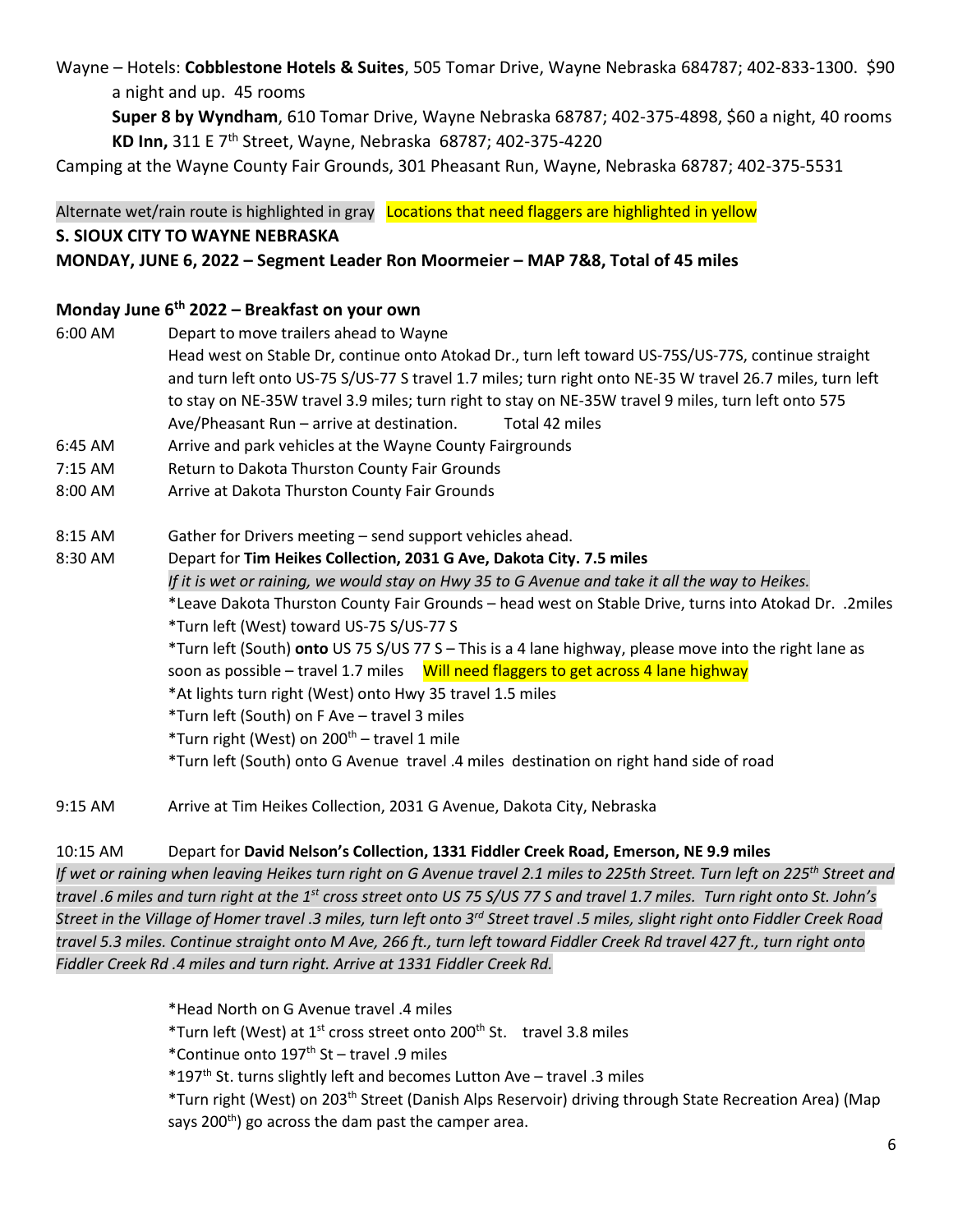| * Turn left (South) onto M Avenue - travel 3.7 miles<br>*Turn right (Southwest) onto Fiddler Creek Road - travel .4 miles<br>*Turn right arrive at David Nelson |
|-----------------------------------------------------------------------------------------------------------------------------------------------------------------|
|                                                                                                                                                                 |
|                                                                                                                                                                 |
|                                                                                                                                                                 |
| Arrive at David Nelson Collection, 1331 Fiddler Creek Road, Emerson, NE                                                                                         |
| Spend time looking at David's collection and will eat lunch here. Boxed lunch - sandwich,                                                                       |
| chips, whole fruit, cookie. \$9.00. Drink: water from TRAN trailer or bring your own beverage.                                                                  |
| Depart for Francis Smalley Collection at 86580 590 <sup>th</sup> Avenue, Emerson, NE 14.6 miles                                                                 |
| *Head southeast toward Fiddler Creek Rd                                                                                                                         |
| *Turn right (West) onto Fiddler Creek Rd - travel 1 miles                                                                                                       |
| *Turn left (South) on N Avenue travel 1 mile                                                                                                                    |
| *Turn right (West) on 250 <sup>th</sup> travel 2.5 miles                                                                                                        |
| *Turn right (North) on Perry Ave travel .9 miles                                                                                                                |
| *Turn right (North) onto NE-35E travel 1.3 miles                                                                                                                |
| *Turn left (West) onto 230 <sup>th</sup> St/863 Rd travel 2.5 miles May need flaggers for left hand turn on Hwy 35                                              |
| *Turn right (North) on S Avenue travel 1 mile                                                                                                                   |
| *Turn left (West) on 220 <sup>th</sup> St/864 Rd travel 1 mile                                                                                                  |
| *Turn right (North) on 591 Ave (sign says T RD) travel 2 miles                                                                                                  |
| *Turn left (West) on 200 <sup>th</sup> St/866 Rd travel 1 miles (MAP #8)                                                                                        |
| *Turn left (South) on 590 Avenue - travel .4 miles                                                                                                              |
| *Turn right (West) into Francis Schmale Collection                                                                                                              |
| Arrive at Francis Schmale Collection, 86580 590 <sup>th</sup> Ave, Emerson, NE                                                                                  |
| <b>Depart Schmale Collection for Dixon County Fair Grounds</b>                                                                                                  |
| *Turn left (North) on 590 Ave travel .4 mile                                                                                                                    |
| *Turn left (West) onto 200 <sup>th</sup> Street/ 866 Road travel 12.2 miles                                                                                     |
| *Turn right (North) onto NE-26B Spur/Maple St travel .2 miles                                                                                                   |
| *Turn right arrive at Dixon County Fair Grounds                                                                                                                 |
| Break at Dixon County Fair Grounds Concord, Ne                                                                                                                  |
| Depart Concord for Wayne County Fair Grounds, 301 Pheasant Run, Wayne NE 13.2 miles total                                                                       |
| *Turn right onto Maple St. turns slightly left and becomes NE-26B Spur/lowa St travel .8miles                                                                   |
| *Turn left (Southwest) onto NE-116 S travel 1 mile                                                                                                              |
| *Turn left (South) onto NE-15 S travel, there is a slight shoulder on this road travel 9.1 miles                                                                |
| *Turn right (West) onto W 21 <sup>st</sup> Street travel 1 mile                                                                                                 |
| *Turn left (South) onto 575 Ave/Pheasant Run travel 1.2 miles                                                                                                   |
| Arrive at the Wayne County Fair Grounds for the evening.                                                                                                        |
| Will order pizza to be delivered to the Fair Grounds. Approximately \$8-10 Bring your own beverage or                                                           |

**water from the TRAN trailer** 

**END OF DAY 3**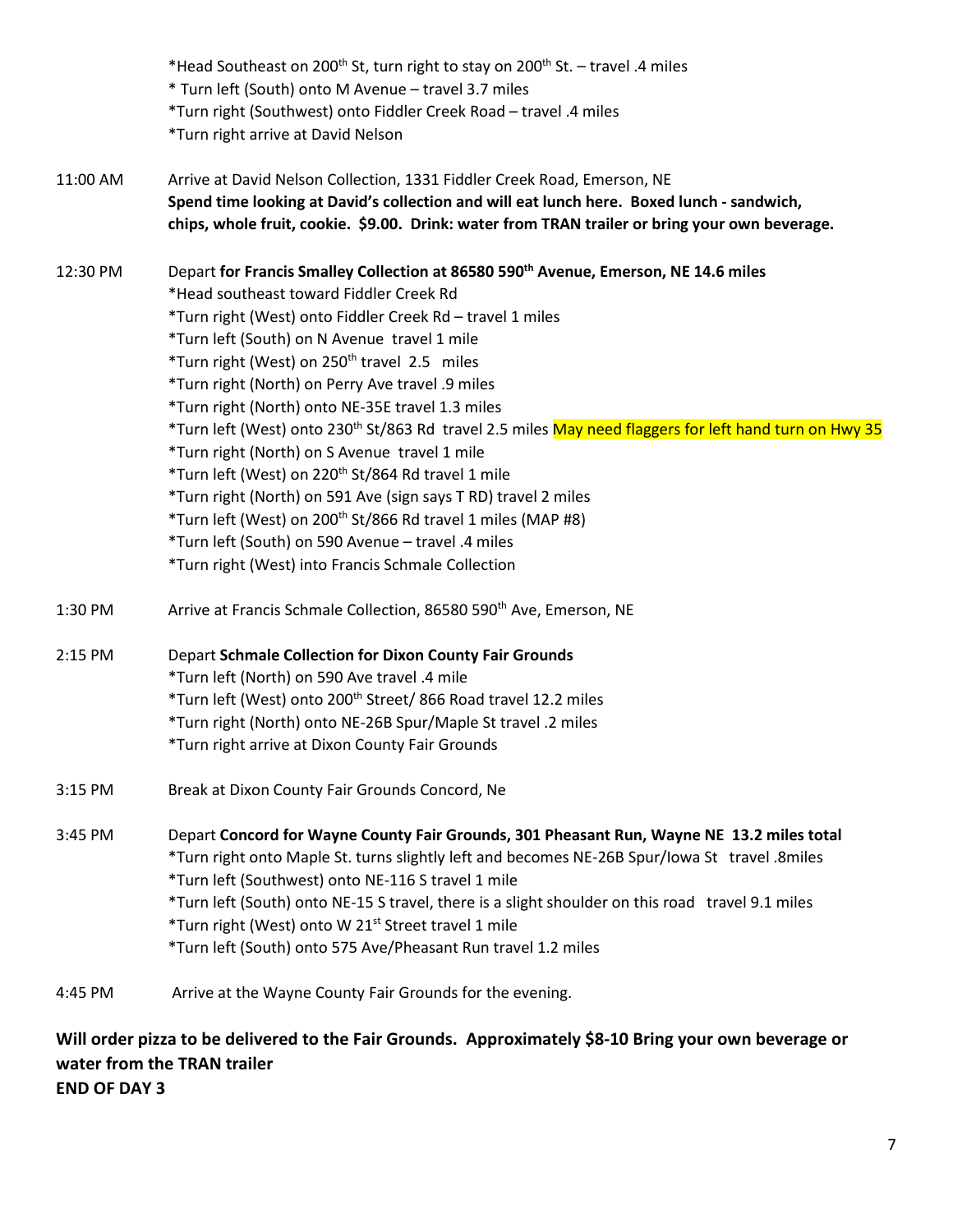Hotels: **Cross Roads Lodge**, 402 Earl St., Pender NE 402-385-3075, \$74.00/night plus tax.

Camping: **Blue Ox RV Park, 1** Industrial Drive, Pender, Nebraska. \$20.00 a night

# **WAYNE TO PENDER TUESDAY, June 7, 2022; Segment Leader John Ferguson MAP #9, 10, 11 Total 44 miles**

| 6:30 AM  | Depart Wayne County Fairgrounds to moved trailers ahead to Pender Community Center 614<br>Main Street.                                                                                                                                                                                                                                                                                                                                                                                                                                                                                                                                                                                |
|----------|---------------------------------------------------------------------------------------------------------------------------------------------------------------------------------------------------------------------------------------------------------------------------------------------------------------------------------------------------------------------------------------------------------------------------------------------------------------------------------------------------------------------------------------------------------------------------------------------------------------------------------------------------------------------------------------|
|          | Head North on 575 Ave/Pheasant Run toward NE-35W travel .2 miles. Turn right (East) onto<br>NE-35 E/W7th travel 8.9 miles. Turn right (South) onto NE-16 S travel 15.5 miles. Turn right<br>(South) onto Slaughter Avenue travel .04 miles, turn left (East) onto Main St. travel .03 miles.                                                                                                                                                                                                                                                                                                                                                                                          |
| 7:00 AM  | Arrive at Pender and park vehicles at Community Center.                                                                                                                                                                                                                                                                                                                                                                                                                                                                                                                                                                                                                               |
| 7:15 AM  | Leave Pender to return to Wayne                                                                                                                                                                                                                                                                                                                                                                                                                                                                                                                                                                                                                                                       |
| 8:00 AM  | Breakfast at the Wayne Fairgrounds/Driver's meeting \$10/person - sausage biscuit & gravy<br>Casserole, ham egg & cheese casserole, muffins, cinnamon rolls, fruit, coffee, juice.                                                                                                                                                                                                                                                                                                                                                                                                                                                                                                    |
| 9:00 AM  | Depart Wayne, go past nursing homes & had to Wakefield, MAP #9, 10 miles<br>*Two blocks turn right (North) onto 7 <sup>th</sup> Street travel 1 miles<br>*Turn left (North) on Hwy 15 travel 3 blocks<br>*Turn right (East) onto 10 <sup>th</sup> Street<br>*Turn left (North) onto Providence travel 4 locks<br>*Turn right (East) onto 14 <sup>th</sup> Street/Lindahl Dr.<br>*Turn left (North) on Vintage Hill Dr past Kinship Pointe<br>*Go South back to 14 <sup>th</sup> Street, turn left (East) to Stop Sign<br>*Turn right (North) on Centennial Rd travel 1/2 mile<br><b>MAP#10</b><br>*Turn right (East) on 857 Rd travel 7 miles to stop sign                            |
|          | *Turn left (North) on Hwy 35 toward Wakefield                                                                                                                                                                                                                                                                                                                                                                                                                                                                                                                                                                                                                                         |
| 10:15 AM | Arrive at Wakefield Community Center (By Dollar Tree) Coffee & Cookies/free will donation                                                                                                                                                                                                                                                                                                                                                                                                                                                                                                                                                                                             |
| 10:45 AM | Depart Wakefield to Emerson MAP #10, 10 miles<br>*Turn right (North) on Hwy 35<br>*Turn left (West) on 4 <sup>th</sup> St travel 8 blocks<br>*Turn right (North) on Walnut Street passed the Wakefield Health Care Center<br>*Turn right (East) on 3 <sup>rd</sup> Street travel 8 blocks<br>*Turn left (North) on Hwy 35 travel 3/4 mile<br>*Turn right (East) on 859 <sup>th</sup> Road travel 7 miles<br>*Cross Hwy 9 turn left (North) on Nebraska Street travel 5 blocks<br>*At 6 <sup>th</sup> Street drive around the back side of the Heritage House<br>*Turn left (South) on Nebraska Street travel 3 blocks<br>*Turn right (West) on 4 <sup>th</sup> Street travel 3 blocks |
|          |                                                                                                                                                                                                                                                                                                                                                                                                                                                                                                                                                                                                                                                                                       |

12:00 Noon Arrive at Emerson Park Shelter on 5<sup>th</sup> and Logan Street – have the shelter on the North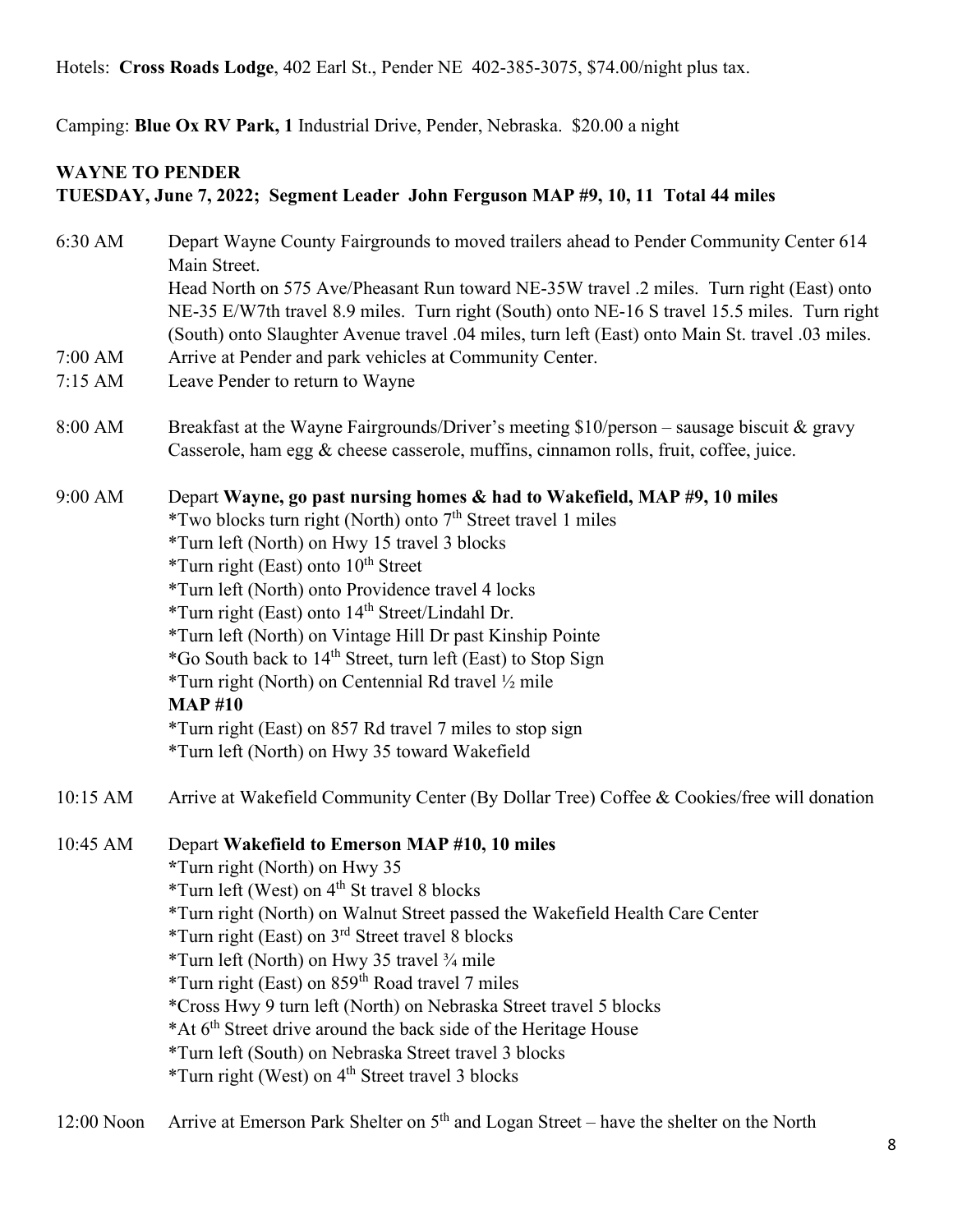Side of the park and they will close off street for tractors to park. Lunch-pulled pork sandwich, chips, baked beans, salad, water, canned pop for \$10. They are working on a Veteran's Memorial in Emerson and will be on display to show us.

| $1:15$ PM        | Depart for Thurston, NE MAP #11, 10 miles                                               |
|------------------|-----------------------------------------------------------------------------------------|
|                  | *Turn right (South) on Hwy 9 travel 1.25 miles                                          |
|                  | *Turn left (East) on B Ave travel 2 miles                                               |
|                  | *Turn right (South) on 18 Rd travel 8 miles                                             |
|                  | *At dead end turn right (West) on H Ave to downtown Thurston                            |
| $2:15$ PM        | Arrive in Thurston for Break                                                            |
| $2:45$ PM        | Depart for Pender, MAP #11, 14 miles                                                    |
|                  | *Leave Thurston to the West on H Avenue (crossing Hwy 9) travel 5 miles                 |
|                  | *Turn left (South) on 12 Road travel 4 miles to stop sign on Hwy 16                     |
|                  | *Go across Hwy 16 and stay on 12 Road for 1 mile                                        |
|                  | *Turn left (East) on M Ave travel 4.5 miles to west side of Pender by campgrounds       |
| 4:00 PM          | Arrive in Pender, MAP #12                                                               |
|                  | *Turn left (North) on Slaughter Ave travel 8 blocks                                     |
|                  | *Turn right (East) on Main St travel 4 blocks to Community Center                       |
|                  | Park tractors in east parking lot by the Veteran's Memorial                             |
| $5:00$ or $5:30$ | Supper at Pender Community Center /Vet's Club – air conditioned                         |
|                  | Baked Potato Bar – extra large baked potato, ground beef, ham, bacon, Chile sauce,      |
|                  | Sour cream, shredded cheese, hot sauce, onion, tomato, pickles, butter - \$15.00/person |
|                  | Possible DJ and cash bar, community will be invited to join us.                         |

## **END OF DAY 4**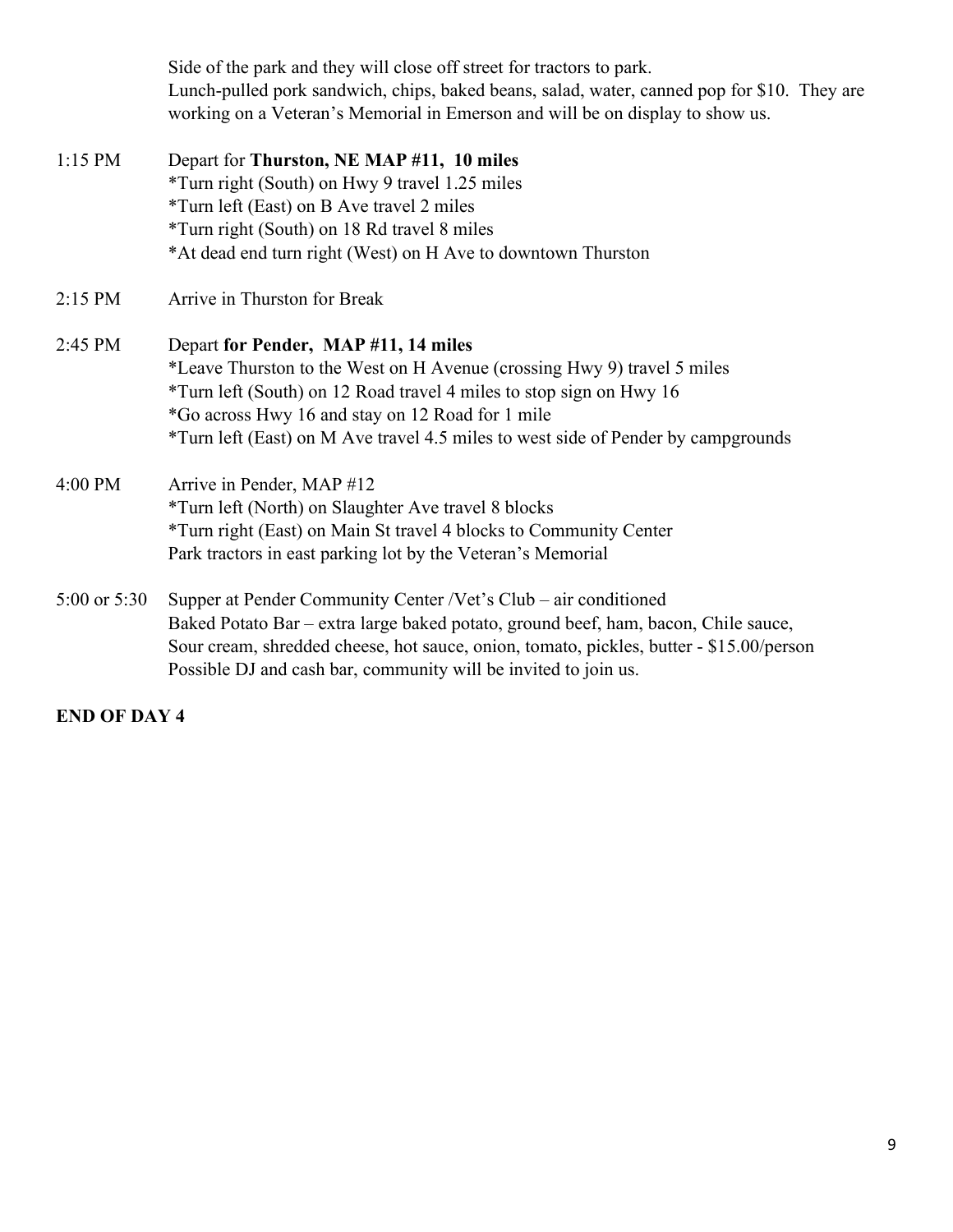## Hotels:**Horizon Inn & Suites** 301 Plaza Dr, West Point Nebraska; 402-372-1959 **West Point Inn & Suites** 1211 N. Lincoln, West Point Nebraska; 402-372-3998

Camping: **Neligh Park Campgrounds**, 530 W. Bridge St, West Point, Nebraska; 402-372-2466 First come First Served, \$15.00/night, 50 amp electric and water

### **PENDER TO WEST POINT**

**WEDNESDAY, JUNE 8, 2022; Segment Leader Fred Petsch & Wormsie MAPS #12 & 13 Total 32.2 miles**

*We visit the Assisted Living either the evening of 7th or morning of the 8th in Pender.*

| 6:30 AM    | Move trailers and campers ahead to West Point Auto & Truck Center - Head south on NE-9 S/4 <sup>th</sup> St.<br>toward Main Street, continue to follow NE-9 S for 17.6 miles. Turn left onto US-275 E travel for<br>.2 miles, burn left onto Plaza Drive, turn left onto Sycamore St - West Point Auto & Truck<br>Center. TOTAL of 17.9 miles. |
|------------|------------------------------------------------------------------------------------------------------------------------------------------------------------------------------------------------------------------------------------------------------------------------------------------------------------------------------------------------|
| 7:00 AM    | Arrive and park vehicles at the Truck Center - return to Pender                                                                                                                                                                                                                                                                                |
| 7:30 AM    | Arrive in Pender                                                                                                                                                                                                                                                                                                                               |
| 7:45 AM    | Breakfast and drivers meeting at the Community Center in Pender at 610 S. 4 <sup>th</sup> Street. (we will have<br>been here for supper the evening before.) Biscuits & Gravy, fresh fruit, coffee and juice \$8/person                                                                                                                        |
| 8:45 AM    | Leave Community Center and travel to Blue Ox, 1 Industrial Dr, for tour.<br>*Turn right (East) onto 4 <sup>th</sup> travel .3 miles                                                                                                                                                                                                            |
|            | *Turn right (South) onto Industrial Rd travel .5 mile                                                                                                                                                                                                                                                                                          |
|            | *Turn right (West) onto Mill Road travel .2 mile                                                                                                                                                                                                                                                                                               |
|            | *Turn right and destination on the right.                                                                                                                                                                                                                                                                                                      |
| 9:00 AM    | Arrive Blue Ox for Tour                                                                                                                                                                                                                                                                                                                        |
| 10:00 AM   | Leave for John G. Neihardt State Historical Site, 306 Elm St, Bancroft NE total 11. 2 miles                                                                                                                                                                                                                                                    |
|            | *Head south toward Mill Road travel .1 mile                                                                                                                                                                                                                                                                                                    |
|            | *Turn left (North) onto Mill Road travel .2 mile                                                                                                                                                                                                                                                                                               |
|            | *Turn right (East) onto Industrial Rd travel .5 mile                                                                                                                                                                                                                                                                                           |
|            | *Turn right (South) onto NE-16 S/NE-9 S travel 1 mile                                                                                                                                                                                                                                                                                          |
|            | <b>MAP#13</b>                                                                                                                                                                                                                                                                                                                                  |
|            | *Turn left (East/Southeast) onto NE-16 S May need flaggers at this intersection travel 9.4 miles<br>*Turn right (West) onto Elm Street travel .2 miles - Historical site will be on the left.                                                                                                                                                  |
| 11:00 AM   | Arrive Neihardt Historical Site - tour site                                                                                                                                                                                                                                                                                                    |
| 11:45 AM   | Depart to ReDue's Mart, 1988 NE 16                                                                                                                                                                                                                                                                                                             |
|            | *Take Elm Street East to Hwy 16 travel .5 miles                                                                                                                                                                                                                                                                                                |
|            | *Make a sharp left (N.W.) on Hwy 16 N. travel .6 miles (may need flagger)                                                                                                                                                                                                                                                                      |
| 12:00 Noon | Arrive at ReDue's Mart for Lunch, \$8.99 per person - Pulled Pork sandwich or Sloppy Joe sandwich with<br>baked beans, chips, potato salad, cookie or bar, and bottle of water of can of pop.                                                                                                                                                  |